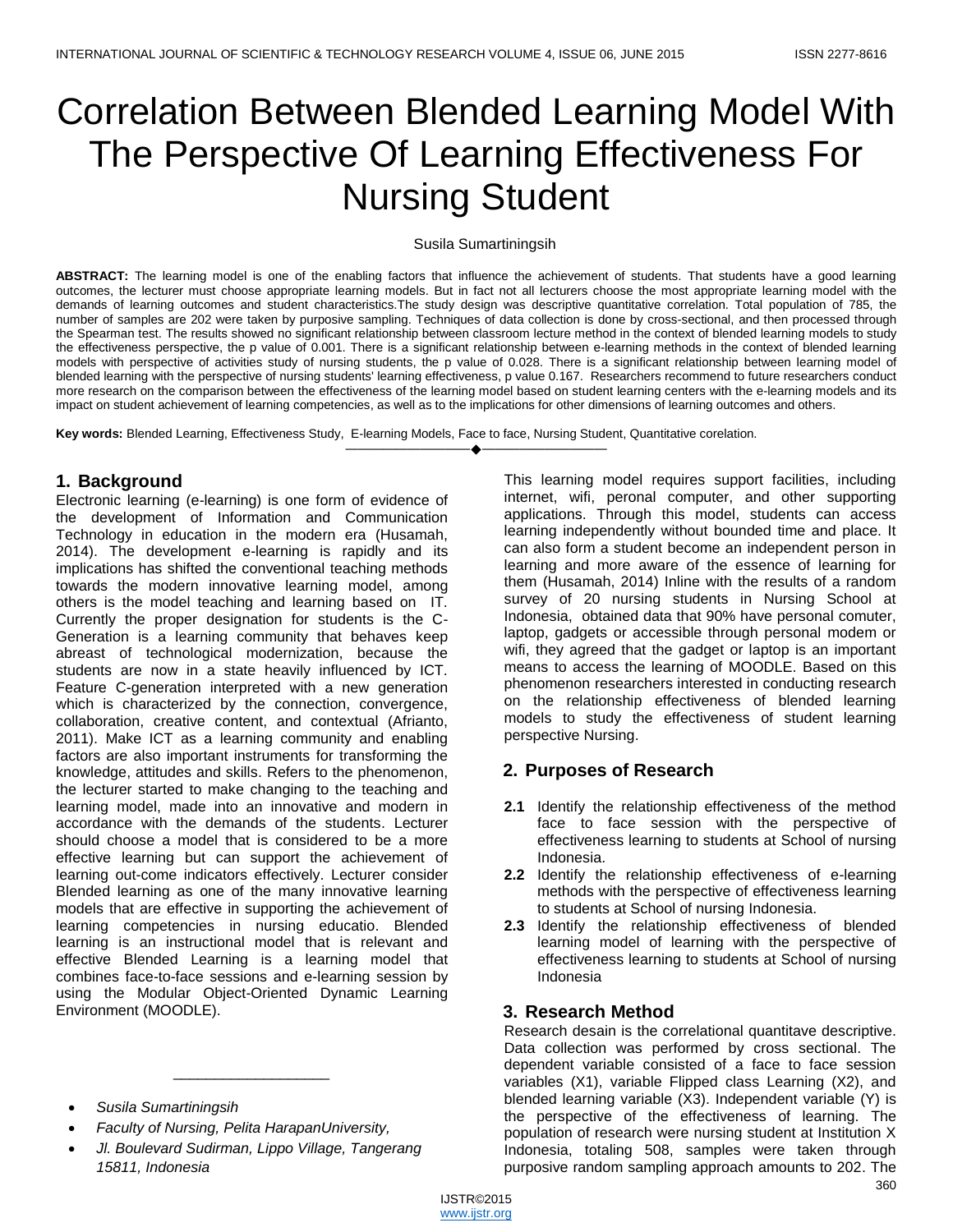research instrument is based on the conceptual framework and review of literature related to blended learning. The questionnaire of this study consists of three types of questionnaires, namely a questionnaire about face to face learning, Flipped class learning, blended learning form Guttman Scale with answer model Yes or No. the answerbing is Yes gived score 2 and the answering is No gived score 1. The data collection method is done by crosssectional, meaning that this research focus time measurements or observations of the independent and dependent variable data in one time within a period of study. One time here means that all respondents were measured at the same time and the dependent and independent variables measured in the study at the same time as well. Data that has been processed and analyzed by univariate to determine the description of face to face learning, flip class learning and teaching effectiveness perspective. To determine the variables X1 and X2 with Y performed bevariate through chi-square test

# **4. Result of Research**

#### **4.1 Relationship Between Effectiveness Face to Face Learning Model with Prespective of Learning Effectiveness to Nursing Student**

*Tabel 1th: Relationship Between Effectiveness Face to Face Learning Model with Prespective of Learning Effectiveness to Student At Nursing School – Indonesia*

| <b>Effectivene</b>             | <b>Effectiveness of Learning</b><br><b>Perspective</b> |          |                  |              |                                     |          |              |          |           |
|--------------------------------|--------------------------------------------------------|----------|------------------|--------------|-------------------------------------|----------|--------------|----------|-----------|
| ss Face to<br>face<br>learning | Less<br><b>Effectiv</b><br>е                           |          | <b>Effective</b> |              | <b>Most</b><br><b>Effectiv</b><br>е |          | <b>Total</b> |          | valu<br>е |
|                                | N                                                      | $\%$     | N                | $\%$         | N                                   | $\%$     | n            | %        |           |
| Less<br><b>Effective</b>       | 0                                                      | 0        | 0                | <sup>0</sup> | 0                                   | 0        | $\Omega$     | 0        |           |
| <b>Effective</b>               | 9                                                      | 64.<br>3 | 4                | 28.<br>6     | 1                                   | 7,1      | 14           | 100<br>% | 0.00      |
| <b>Most</b>                    | 3                                                      | 20,      | 10               | 54,          | 4                                   | 24,      | 18           | 100      |           |
| <b>Effective</b>               | 9                                                      |          | 3                | 8            | 6                                   | 5        | 8            | %        |           |
| <b>TOTAL</b>                   | 4<br>8                                                 | 23,<br>8 | 10<br>7          | 53,          | 4                                   | 23.<br>3 | 20<br>2      | 100<br>℅ |           |

Table 1th shows that the existence of a significant correlation between the effectiveness of face-to face learning model and perspectives of learning effectiveness to students in school of nursing Indonesia, indicated by p value 0.000. Relationships face to face learning model with learning effectiveness perspective to student show that face to face learning models are very effective for student learning perspective. This is in line with research by Berke and Wiseman, quoted from Wakefield, Carlisle, Hall, Attree (2007) who argue that it takes teachers as facilitators who can share their knowledge and actively interact together in order to achieve learning objectives. This is supported by Husamah (2014) that the method of face to face learning easier for teachers providing direct reinforcement immediately to the student. This will increase motivation to respond and interact actively in their learning process for students. Based on the above statement of the experts can be assumed by researchers that students still need a face to face learning sessions with a figure who is able to lead them and guide them in learning. Students still need a place

to ask the experts felt figures and clearly know the difficulties that can discuss and solve the problem together. Teacher is seen as someone who is certainly capable of both psychological and academic major and influential role in the learning process. Coupled reinforcement (reinforcement) and support (support) of the teacher can be used as the impetus that encourages students to learn. This will have an impact on the effectiveness of learning a brand However, there are students who also considered that the method of face-to-face learning is less effective in their learning. This is in line with Husamah (2014) which states that the weaknesses or limitations of the method of face to face learning in relation to the characteristics and learning styles of each student can create rigidity in teaching and learning This is the assumption that the factors affecting the researchers found that students consider the effectiveness of the method of face to face learning in blended learning models considered less effective in the learning process of students.

## **4.2 Relationship Between Effectiveness e-Learning Model with Prespective of Learning Effectiveness to Nursing Students**

*Tabel 2th: Relationship Between Effectiveness e-Learning Model with Prespective of Learning Effectiveness to Student At Nursing School – Indonesia*

| <b>Effectiv</b><br>eness<br>е-<br>Learnin<br>g | <b>Effectiveness of Learning</b><br><b>Perspective</b> |           |             |           |                       |           |                          |             |           |
|------------------------------------------------|--------------------------------------------------------|-----------|-------------|-----------|-----------------------|-----------|--------------------------|-------------|-----------|
|                                                | Less<br>Effectiv<br>е                                  |           | Effective   |           | Most<br>Effectiv<br>е |           | <b>Total</b>             |             | val<br>ue |
|                                                | N                                                      | %         | N           | %         | N                     | %         | n                        | %           |           |
| Less<br>Effective                              | 0                                                      | 0         | 0           | 0         | 0                     | 0         | 0                        | 0           |           |
| Effective                                      | 9                                                      | 52,<br>9  | 5           | 29,<br>4  | 3                     | 17,<br>6  | 1<br>7                   | 10<br>$0\%$ |           |
| Most<br>Effective                              | 3<br>9                                                 | 21.<br>1  | 1<br>0<br>2 | 55.       | 4<br>4                | 23,<br>8  | 1<br>8<br>5              | 10<br>0%    | 0,0<br>28 |
| <b>TOTAL</b>                                   | 4<br>8                                                 | 23,<br>8% | 1<br>0      | 53,<br>0% | 4<br>7                | 23,<br>3% | 2<br>0<br>$\overline{2}$ | 10<br>0%    |           |

Table 2 shows that the existence of a significant correlation between the effectiveness of e-learning methods and perspectives of learning effectiveness for student of Nursing School Institution, indicated with p value 0.000. Relationship effectiveness of e-learning methods with the perspective of the effectiveness of student learning can be formulated that the level of effectiveness of e-learning methods in learning is very effective. But there are also students who feel less effective learning and there are also students who feel less effectively learn the methods of elearning e-learning although the method has been very effective that 39 people (21.1%. Based on the results study on the relationship of e-learning method with learning effectiveness perspective for students demonstrate effective e-learning methods is very effective. This is in line with research Husamah (2014) in which some of the factors that support the effectiveness of learning with e-learning methods in the blended learning model of the ability to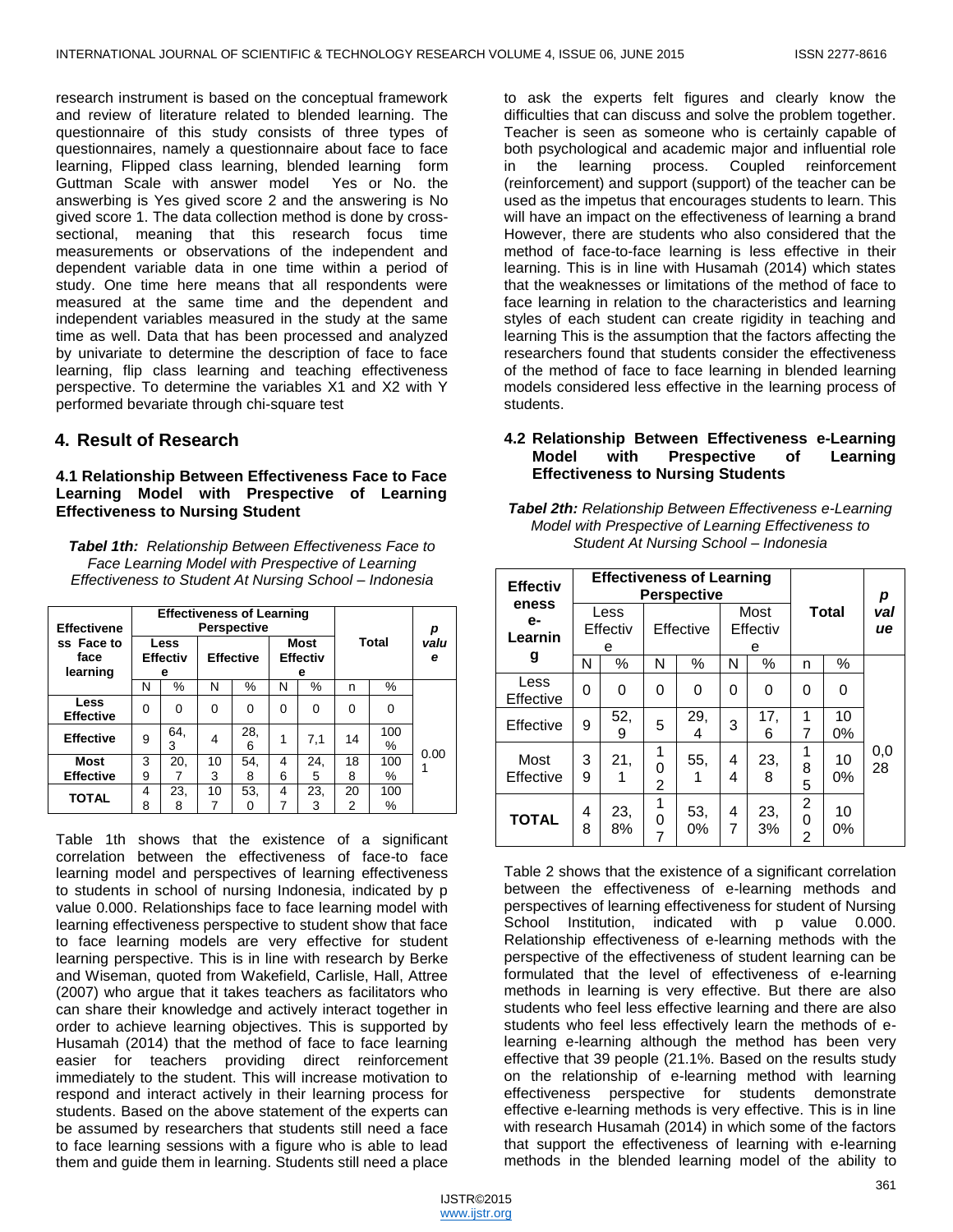analyze instruction from a distance, circumstances conducive environment, and motivation in learning. Learners who are aware or strong motivated to learn will use the time provided teachers with independent learning. Environment that is conducive to both external and psychological environment played a role in the learning process. Based on the above statement can be assumed by the researchers that the ability to analyze the instructions or tasks contained lecturer in online learning modules in this case MOODLE is the means of e-learning at the University of Pelita Harapan and a strong motivation to learn independently and coupled to enable other material they repeat back subjects such as video material that they can rotate whenever and wherever they judge to make the e-learning method has been considered to be effective against their learning. But there are also assessing student e-learning methods are less effective in their learning. This is in line with research Wakefield, Carlisle, Hall, and Attree (2007) who explains that the topics are taught using elearning does not suit them. Many participants did not engage with e-learning. Lack of awareness of e-learning component, coupled with access to a computer that is inconsistent probably contributed to their learning process. This then makes the researchers found students' ability to use computers and access capabilities can be a factor that lowers the motivation of student learning using MOODLE applications that have an impact on the lack of effectiveness of their learning using MOODLE e-learning in the lesson plan.

#### **4.3 Relationship Between Effectiveness Blended Learning Model with Prespective of Learning Effectiveness for Nursing Students**

*Tabel 3th: Relationship Between Effectiveness Blended Learning Model with Prespective of Learning Effectiveness for Nursing Students*

| Affectiv<br>ities     | <b>Effectiveness of Learning</b><br><b>Perspective</b> |           |                          |           |                              |           |                                       |          | р         |
|-----------------------|--------------------------------------------------------|-----------|--------------------------|-----------|------------------------------|-----------|---------------------------------------|----------|-----------|
| Model<br>Blende<br>d  | Less<br>Effectiv<br>е                                  |           | Effective                |           | Most<br><b>Effectiv</b><br>е |           | Total                                 |          | valu<br>e |
| Learni<br>ng          | n                                                      | %         | n                        | $\%$      | N                            | %         | n                                     | %        |           |
| Less<br>Effectiv<br>е | 0                                                      | 0         | 0                        | 0         | 0                            | 0         | 0                                     | 0        |           |
| Effectiv<br>e         | 1<br>0                                                 | 50,<br>0% | 7                        | 35,<br>0% | 3                            | 15<br>%   | 2<br>0                                | 100<br>% | 0,01      |
| Most<br>Effectiv<br>е | 3<br>8                                                 | 20,<br>9% | 1<br>0<br>0              | 54,<br>9% | 4<br>4                       | 24,<br>2% | 1<br>8<br>2                           | 100<br>% | 67        |
| <b>TOTAL</b>          | 4<br>8                                                 | 23,<br>8% | 1<br>0<br>$\overline{7}$ | 53,<br>0% | 4<br>7                       | 23,<br>3% | $\overline{c}$<br>0<br>$\overline{2}$ | 100<br>% |           |

The data showed a significant correlation between the effectiveness of blended learning models and perspectives of learning effectiveness for students are evective with the correlation indicated by p value 0.000. Relationship effectiveness of blended learning model of learning with the perspective of the effectiveness of student learning can be

formulated that the level of effectiveness of blended learning model of learning is very effective. Based on the results of research on the relationship model of blended learning with learning effectiveness perspective shows blended learning model of effective and very effective for student learning perspective. This is reinforced by the opinion Pradnyawati, Suparta, Sariyasa (2014) blended learning based learning is one good option to improve the effectiveness, efficiency and greater appeal in the interaction between people in a learning environment. Supported by research Nugroho (2013) regarding the effectiveness of the use of e-learning based MOODLE linked to learning outcomes in subjects Information and Communication Technology in 5 high school students showed that there was an increase of activity in the experimental group compared to the control group 56.25% of its activity level high and 43.75% of its activity level being. It is also an effect on student learning outcomes where there are significant differences in learning outcomes between the experimental group and the control group where the mean value in the experimental group while the control group 81.485 77.60. Gecer and Dag (2012) in the study "A blended learning experience" at Kocaeli University Faculty of Education students also said blended learning environment to support active participation of the students' learning activities and indicate to follow the learning content, online assignments and projects are also considered interesting and useful to them. Blended learning model of learning which is a mixture of face-to-face learning methods and e-learning is seen capable of supporting the learning styles of students either audio, visual, and kinesthetic where students through the application means MOODLE has been given by the teacher in the form of a video which can learn anytime and anywhere only contains audio and visual learning styles considered effective for unique and different from the student. But there are also assessing student learning blended learning models are less effective in their study can be analyzed also that it depends also on their motivation for learning. No matter how good learning models are provided in the absence of a strong learning motivation of the individual to learn then it will affect the effectiveness of their learning.

# **5. Conclutions**

The conclusions obtained from this study is that there is a significant relationship between efektivititas method of face to face with the perspective of nursing students' learning effectiveness with p value 0.000. The same thing was also a significant relationship between efektivititas methods of elearning with the perspective of nursing students' learning effectiveness with a p value of 0.000. Likewise, there is a significant relationship between efektivititas learning models of blended learning with the perspective of nursing students' learning effectiveness with p value 0.000.

# **6. Recomendation**

Based on the results of this research study is necessary to assess the student's perspective on the application of learning models to achieve satisfactory academic indicators. The results of this study provide suggestions for lecturers in nursing education institutions to continuously make learning model based innovative with Student Centered Learning through the use of information